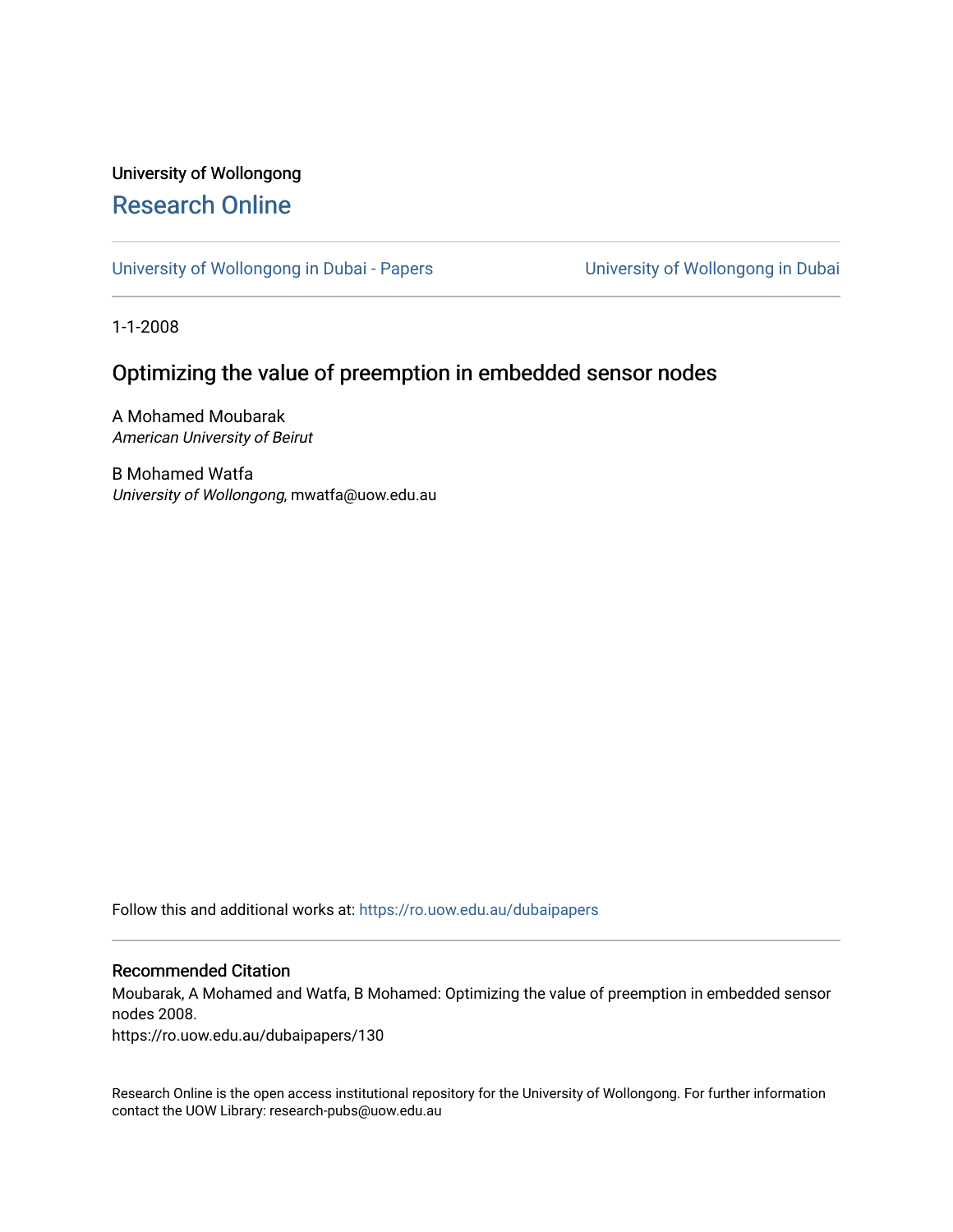# **Optimizing the Value of Preemption in Embedded Sensor Nodes**

**A. Mohamed Moubarak** <sup>1</sup> **, and B. Mohamed Watfa** <sup>1</sup>

<sup>1</sup> Department of Computer Science, American University of Beirut, Beirut, Lebanon

**Abstract** *- The emergence of the technology of Wireless Sensor Networks has lead to many changes in current and traditional computational techniques. Traditional operating systems do not take into consideration the limitations in space and energy of wireless sensor networks. New system architectures have emerged to overcome these limitations. Each follows one of two design concepts, event-driven or thread-driven. This paper studies the differences between the aforementioned system designs, pointing out the causes of the tradeoff. The paper then introduces a thread-driven scheduling algorithm focusing on the value of preemption to overcome the energy tradeoff brought by event-driven systems. Our proposed algorithm reduces the average amount of energy spent under high system load which was a significant scenario where event-driven systems showed better energy savings.* 

**Keywords:** Sensor Networks, Operating Systems, Multithreading, Energy Efficiency.

### **1 Introduction**

 New revolutionary protocols and algorithms in the field of networking have appeared due to the limitations of wireless sensor networks. An interesting field that was also affected by the advancement of wireless sensor networks is that of operating systems. Wireless sensor networks are expected to run a variety of sensing applications, reading in all types of data from acoustic to temperature values. These sensors will need to do some pattern recognition, after which the sensors will diffuse data on to a non manageable network. This requires the running of applications ranging from location aware algorithms to energy efficient routing. This is just a glimpse of what these sensors should handle. To make the transition from what these sensors should handle to what they actually could handle, a new type of operating system is needed to manage all the resources and applications. This operating system has to do so taking into consideration security, energy efficiency, high concurrency and extremely low memory. This sounds like a blend of three types of systems that exist today, personal computers, distributed systems, and real time systems. The required operating system is also required to run on an MMU-less hardware architecture, having a single 8-bit microcontroller running at 4MHz with 8 Kbytes of flash program memory and 512 bytes

of system RAM [1]. This kind of architecture introduces an entire field of challenges. The desired operating system will directly affect the performance of individual applications and even the entire network of wireless sensors.

Existing operating systems do not meet these requirements and hence the work on applicable operating systems has begun. The de facto operating system for wireless sensors is TinyOS [1]. Another embedded operating system designed for wireless sensors is MOS [3]. Unlike TinyOS, MOS is thread-driven. That is, tasks are preempted by the scheduler for other (higher priority) tasks to run. This provides the aspect of virtualization desired in operating systems.

Although other operating systems also exist in the field such as SOS [4], all operating systems conform to one of two design philosophies, event-driven and thread-driven. The choice of which design to adopt is not made abruptly, instead, it is thoroughly investigated since it has a significant impact on the performance of the remaining system in its remaining life time. The importance of choosing among an event-driven system and a thread-driven one has motivated us to contribute to the field. Any application, algorithm or protocol will have to conform to the chosen design, hence carrying with it the design's advantages and disadvantages. Making the choice at an early stage obliges the designer to go back to existing results of prior experiences and theoretical analysis. Eventdriven systems are assumed to perform better under constrained environments. Yet they lack some system functionality and impose their own difficulties. However, thread-driven systems provide high concurrency with preemption, allowing the use of real-time applications.

This paper presents a thread-driven optimization technique focusing on the value of preemption. The technique aims at conserving more energy, thus overcoming the tradeoff that was pointed out by previous research. Our algorithm is implemented and its performance evaluated. Our results show a decrease in the number of context switches along with an increase in idle time, and thus improving the energy efficiency of thread-driven systems. The rest of this paper is organized as follows. Section 2 presents related work. Section 3 describes the notions of event-driven and thread-driven systems. Section 4 investigates the differences between each model. Section 5 describes the proposed thread-driven optimization algorithm, evaluation environment and implementation specifics. Section 7 presents the results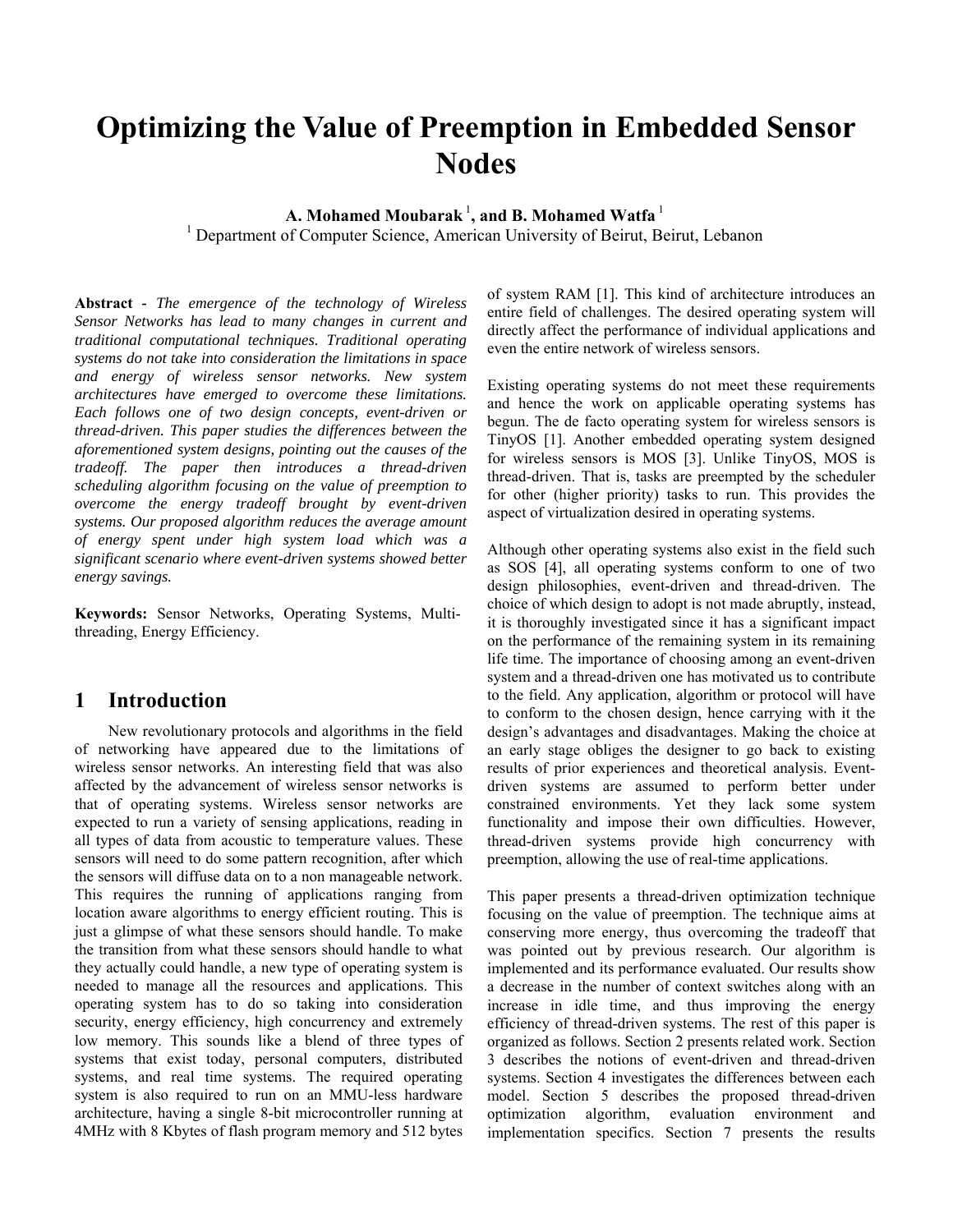obtained from experimentation. Section 8 concludes the paper and discusses some future work.

### **2 Related Work**

In [9], the authors make a first attempt at optimizing the low level implementation of thread-driven operating systems, in order to achieve event-driven performance. First, the authors perform stack analysis and used control flow information created at compile time to predict the size of the stack. Then, they provided a single stack implementation for all running threads, as opposed to the traditional technique of creating a stack for each thread, thus cutting down on space. The authors also tackle energy consumption by coming up with a new scheduling technique that depends on a variable timer, as opposed to the traditional fixed quantum, thus saving on computation latency. However, they did not take into account the large overhead produced by context switches. Their results still perform worse than event-driven systems, but with a great improvement compared to other thread-driven systems.

Our work is greatly motivated and influenced by the works of [10] and [2]. In [10], the authors make a first step in studying the cost of preemption. The authors present a theoretical scheduling model which incorporates the cost of preemption. They show that preemptive algorithms, such as shortest remaining processing time, are theoretically optimal but are impractical because they do not take into consideration the cost of context switches. Moreover, the authors provide an algorithm, "wait to preempt", which aggregates arriving processes and then runs them after a certain amount of work is done, which depends on the cost of preemption. However the authors aim at minimizing total flow time, which is the total time that the jobs spend in the system since arrival until they are run to completion. The cost of preemption introduced does not depend on energy consumed or on the CPU cycles. The algorithm is strictly based on the size of processes and also assumes the knowledge of the size of the smallest process.

The authors in [2] comparatively evaluate the performance of MOS and TinyOS. Their work measures the memory footprint, event processing and energy efficiency of the two operating systems. The experiments aimed at comparing the performance of event-driven systems against thread-driven ones. The results show that the event-driven system, specifically TinyOS, has smaller memory foot-print and better energy consumption at high system loads. Whereas the thread-driven MOS has better real time performance and predictability with similar energy consumption at low system loads. According to these results, a tradeoff exists when choosing among those systems.

The same authors in [2] attempted to overcome this tradeoff later on in [13] and [14]. In [13], the authors focus on improving energy efficiency in MOS by tuning its preemptive

scheduler. Their modifications included removing the idle thread, which ran whenever no tasks are runnable. Also, time slicing between equally prioritized threads was removed. If needed, the user should explicitly include it. Finally the linked list queues were replaced by a single array, which makes addition and deletion costly. This tuning technique is specific to MOS and not to thread-driven systems like ours; however it improves the energy efficiency of MOS.

### **3 Events and Threads**

 Before investigating the difference between the eventdriven design and the thread-driven one, we will describe the two designs. Event-driven models consist of event handlers that continuously wait for events to issue tasks such as packet arrivals to be processed. Since tasks may arrive at a pace faster than that of the processor, tasks are queued. The scheduler of the event-driven model selects the tasks from the queue to be processed in a FIFO fashion. The selected task is then put on the processor and processed to completion, uninterrupted by other tasks. After the completion of the entire task, the scheduler can select the next task to process and so on.

Thread-driven systems on the other hand deal with tasks in a different way. When a task is created, it is queued. The scheduler selects a thread from the queue in any fashion; let us assume a round robin scheduler, like the one in MOS. The thread is put on the processor for a certain time slot after which the thread is preempted (interrupted) and another thread is put on the processor. By allowing multiple threads to execute preemptively, the system acts as if there are multiple processors, one for each thread. The next section elaborates more on the difference between the two design philosophies.

### **4 Events vs. Threads**

 Event-driven programming has been highly advertized in recent years as the best way to approach concurrent applications [5]. However, after more research has been done, it has been shown that the latter belief is not completely true. The arguments in favor of the event-driven model are that it uses an inexpensive (non-preemptive) scheduling technique, it requires no stack management and provides a safe control flow (no locks and semaphores) [5]. Moreover, event-driven systems are highly portable since they do not require the extra stack support for multi-threading. They also have a smaller memory stamp [2] [6]. However, in [7], the authors have shown that event-driven systems could still have the same performance of thread-driven systems.

#### **4.1 Programmer Experience**

 According to [8], event programming is tedious, unstructured, and repetitive. In the event-driven design, the event loop is in control and not the programmer. So, the programmer will have to chop a program into a series of short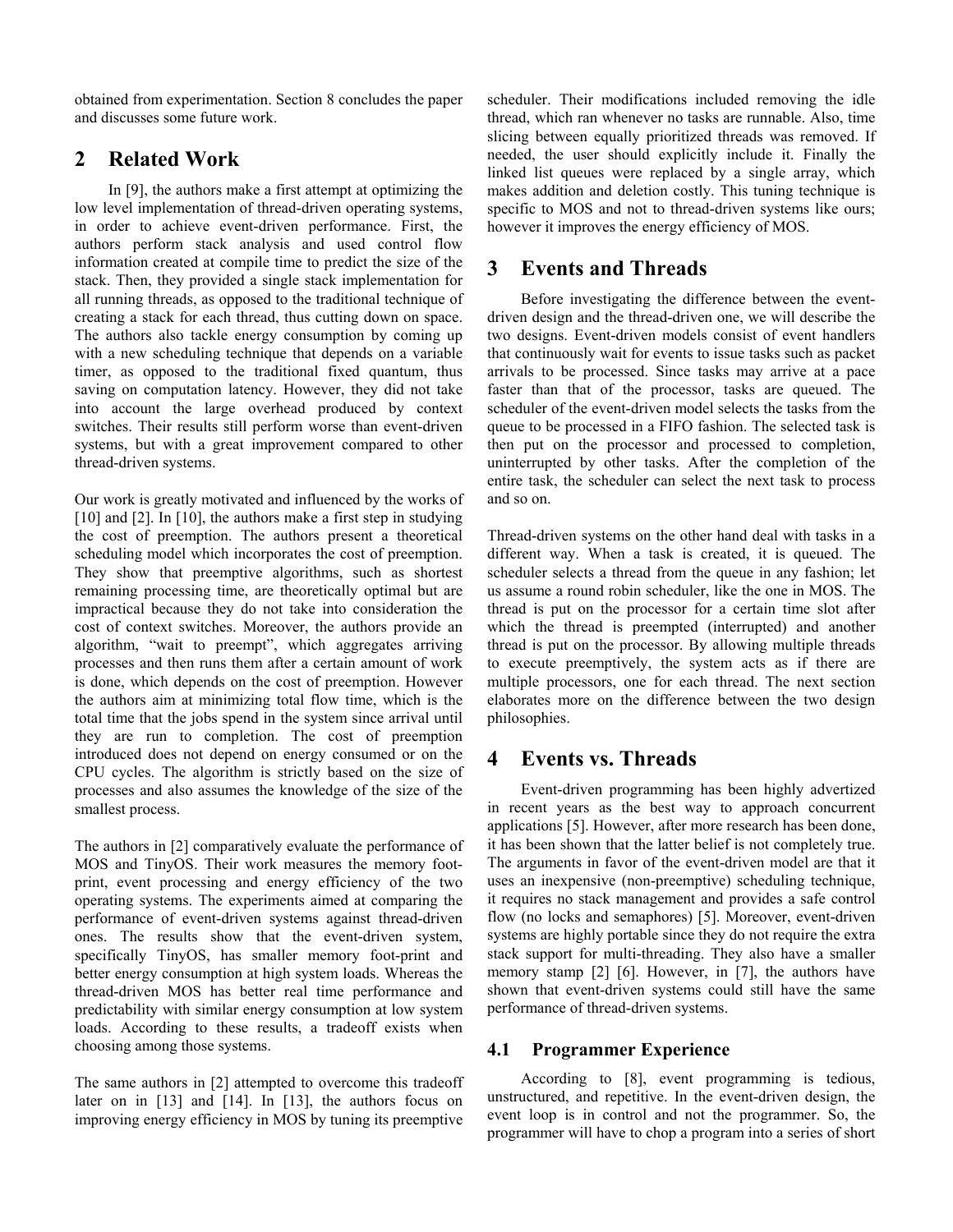programs. This is also required in order not to allow a long running task to monopolize the entire system. However, in a thread-driven implementation, the programmer is not concerned whether his program monopolizes the system or not, since the system itself will take care of that through its preemptive nature.

### **4.2 Bounded Buffer Producer-Consumer Problem**

 Due to the RAM limitations in embedded wireless sensors, the buffers are sufficiently small for the bounded buffer producer-consumer problem to occur in an eventdriven system. When an event is filling up a buffer in an event-driven system, the buffer will not be emptied by a consumer unless the current event or the producer is done putting all the data it got on to the buffer. The buffer may be full for a time long enough to lose data such as packets that could not find space in the buffer. However, in a preemptive or thread-driven system, the buffer will be occasionally emptied by other events running virtually in parallel, avoiding the problem of producer-consumer bounded buffer. In eventdriven systems, long lived tasks may exist under high system load due to the complexity of applications running [3].

#### **4.3 Disadvantages of Preemption**

 Preemption has played an important role in drawing the line between event-driven systems and thread-driven ones. Several research papers show that all the fears of multithreading comes from preemption [2] [8]. To elaborate, let us look at the disadvantages of the thread-driven approach.

One argument against the thread-driven approach is the difficulty in writing code that handles synchronization through semaphores or monitors [8] [12]. The reason why locks are needed as a form of synchronization is because threads may be using shared variables while they run preemptively. Thus, as in [8], the question whether the control flow is event-driven or thread-driven is orthogonal to the question of whether those threads and events were preemptively scheduled.

To illustrate the motivation behind our work, we present some experiments that compare the performance of TinyOS and MOS under high system load. Experiments comparing TinyOS and MOS have shown that under high system load, MOS consumes more energy. In these experiments, a tree binary topology is assumed. Depending on the tree position *n* in the tree, a sensor node might process varying amounts of packets. The behavior of a single node is emulated by applying a certain traffic pattern. The node under test was given varying sensing task lengths and a set of forwarding tasks to emulate each tree position *n*, hence each node was stressed depending on whether it is a leaf node or a forwarding node. The idle time was measured at every position *n* in the tree as an indication of the amount of energy conserved, as illustrated in Fig. 1. The difference in idle time is directly related to context switches or preemption, since under high system load, the number of incoming packets increases the number of interrupts. Under low system load, MOS offers better concurrency, prediction, and equal energy consumption as the event-driven TinyOS.



**Fig. 1.** Plots of idle time with increasing sensing length showing that TinyOS is more energy efficient than MOS under high loads

### **5 Optimized Preemption**

 Now that we have seen that the main fears of multithreading come from the value of preemption, we tackle this problem by introducing an energy efficient preemption optimization. Our algorithm aims at optimizing the number of context switches in thread-driven systems, under high system loads. This is done by directly optimizing the number of preemptions. There are two scenarios that need to be taken into consideration under high system load. First, when sensing tasks are timely. When smaller tasks arrive, the longer sensing task will be continuously preempted (Fig. 2). This causes preemption overhead, and is worse when tasks are longer. The second scenario does not involve the size of incoming tasks; instead it involves the frequency at which they arrive. At high frequencies, processes tend to preempt each other irrelative of their sizes.



**Fig. 2.** Without taking into consideration the size of the process, scheduling may cause context switch overhead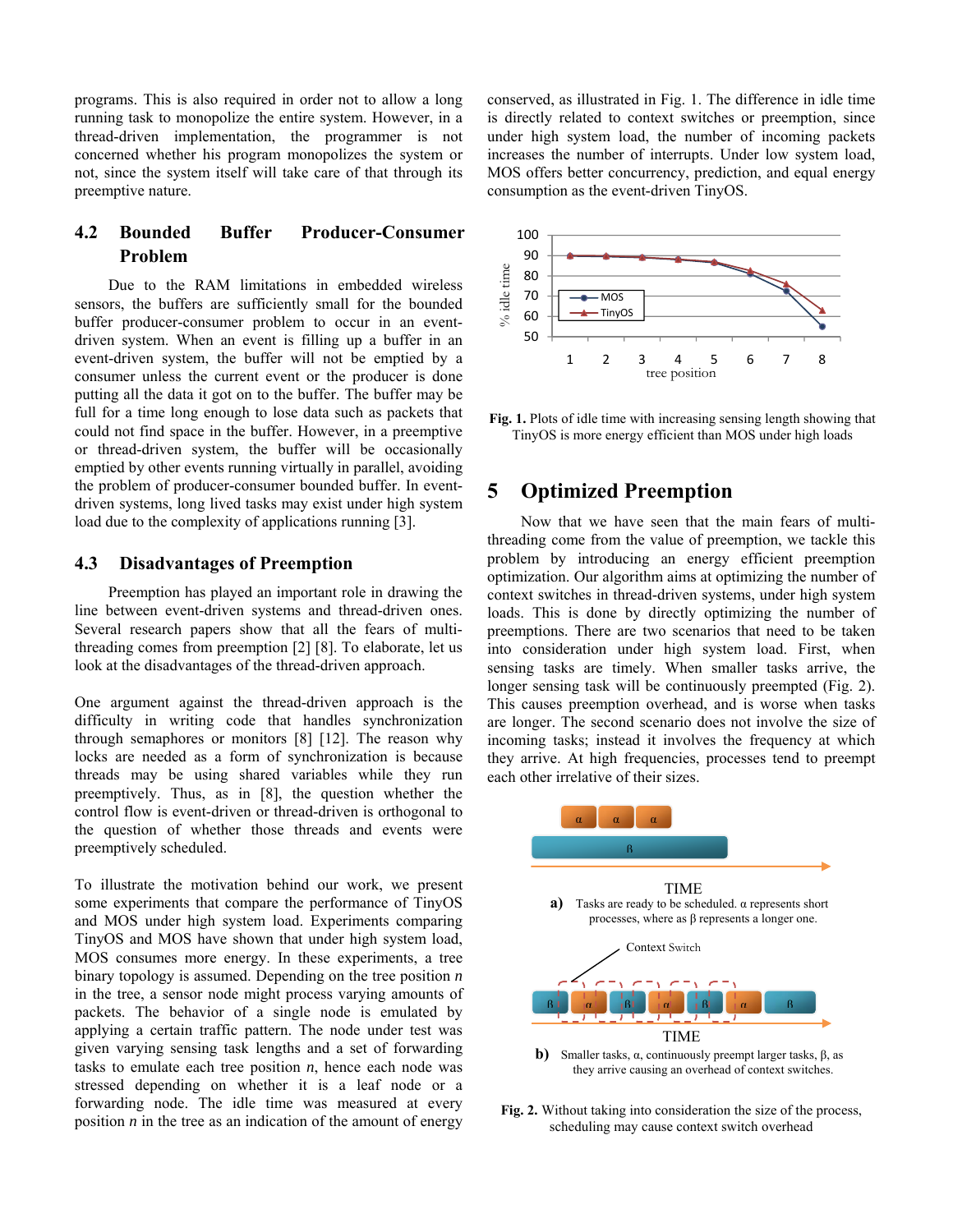Taking these scenarios into consideration, our algorithm works as follows. First, run processes preemptively in a round robin fashion. After some work δ has been done, preempt the currently running process if it is long, and run small processes to completion without preemption. Again after some work has been done, go back to step one of the algorithm and repeat. The algorithm presented depends on three values,  $\alpha$ ,  $\beta$  and  $\delta$ .  $\alpha$  represents the size of a small process, β the size of a long process and δ denotes a certain amount of work done. The idea (illustrated in Fig. 3) is to create preemption free periods without affecting concurrency by differing small processes and running them to completion. The following sections elaborate on the choice of  $\alpha$ ,  $\beta$  and  $\delta$ .



**Fig. 3.** Using our algorithm, only one context switch is needed in the same scenario of Fig. 2-b

#### **5.1 Process Sizes α and β**

 Accurately determining the size of a process is almost impossible yet is a very crucial piece of information. Several scheduling algorithms used in the field depend on the size of a process. One approach to predict the size of the process is called aging [11]. The size of a process depends on the amount of time it has spent on the CPU during previous runs. Hence the update is continuously updated. Formally, assume a process spent time  $T_0$  on the first run and  $T_1$  on the second run. The new estimate is the weighted sum of these two runs, that is  $aT_0 + (1 - a)T_1$ , where *a* is the chosen weight. However our approach in determining the size of a process is simpler and is based on the quantum size.  $\alpha$  and  $\beta$  are discussed in more detail in section 5.3.

#### **5.2 Work Done δ**

 The proposed algorithm mainly depends on the value δ. The value δ denotes the time when the scheduling algorithm should adapt to optimize the number of context switches. This is done by the scheduler entering a preemption free period. In this period, small processes are run to completion with respect to each other. This is because small processes are handled quickly and easily. After another  $\delta$ , the scheduler returns to its original state, allowing longer processes to run. The algorithm is illustrated in Fig. 4. The value δ could be tuned for better performance and could be determined based on experimentation. Our choice of  $\delta$  is discussed in the following section.

Using this approach, we might incur some delay in terms of the amount of time processes wait to be scheduled. To optimize this latency, one method that can be used to increase latency is by enhancing the CPU utilization. Such approach is presented in [9] and works as follows. When the clock interrupt handler determines the end of a quantum a context switch occurs. However the clock will keep issuing interrupts at a certain rate. Since most of these interrupts are unhandled, a considerable amount of energy is wasted in triggering them. To overcome this problem, a variable timer was implemented such that the rate at which interrupts occur depends on an upcoming timeout request. The variable timer in [9] manages timeout requests from threads and sets the clock-tick rate as such. Variable timers are not feasible in conventional OSs where the number of threads is very large. However, in networked nodes, the number of threads is small enough to allow for a variable timer.



**Fig. 4.** After each quantum, check if a certain amount of work δ is done. If so, check if the running process is long (β). If so, preempt it and run only small processes  $(\alpha)$  to completion without preemption

#### **5.3 Implementation**

 In this section, we discuss implementation specifics, namely the choices of the values  $\alpha$ ,  $\beta$  and  $\delta$ . Before doing so, we need to present the two different types of context switches, voluntary and involuntary. A voluntary context switch occurs when a job or process gives up its time quantum voluntarily due to an IO request for example. An involuntary context switch on the other hand is when a process uses up its quantum but still has work to do. In this case the kernel preempts the process to place another one. We are only interested in optimizing the value of involuntary context switches. We mentioned previously that we use the quantum to determine the size of a process.

This is done as follows. On each clock tick, the kernel checks if the current process has used up its quantum. Processes are given a fixed quantum and are not preempted before the quantum is done. A process may require more than one quantum to finish. So if the kernel determines the end of the current process' quantum, the kernel will preempt the process causing an involuntary context switch. The scheduler will place the preempted process in the appropriate place in the scheduling queue and pick another process to run. When a process is preempted for an IO request, the quantum that it used is recorded. So when the process gets its request and is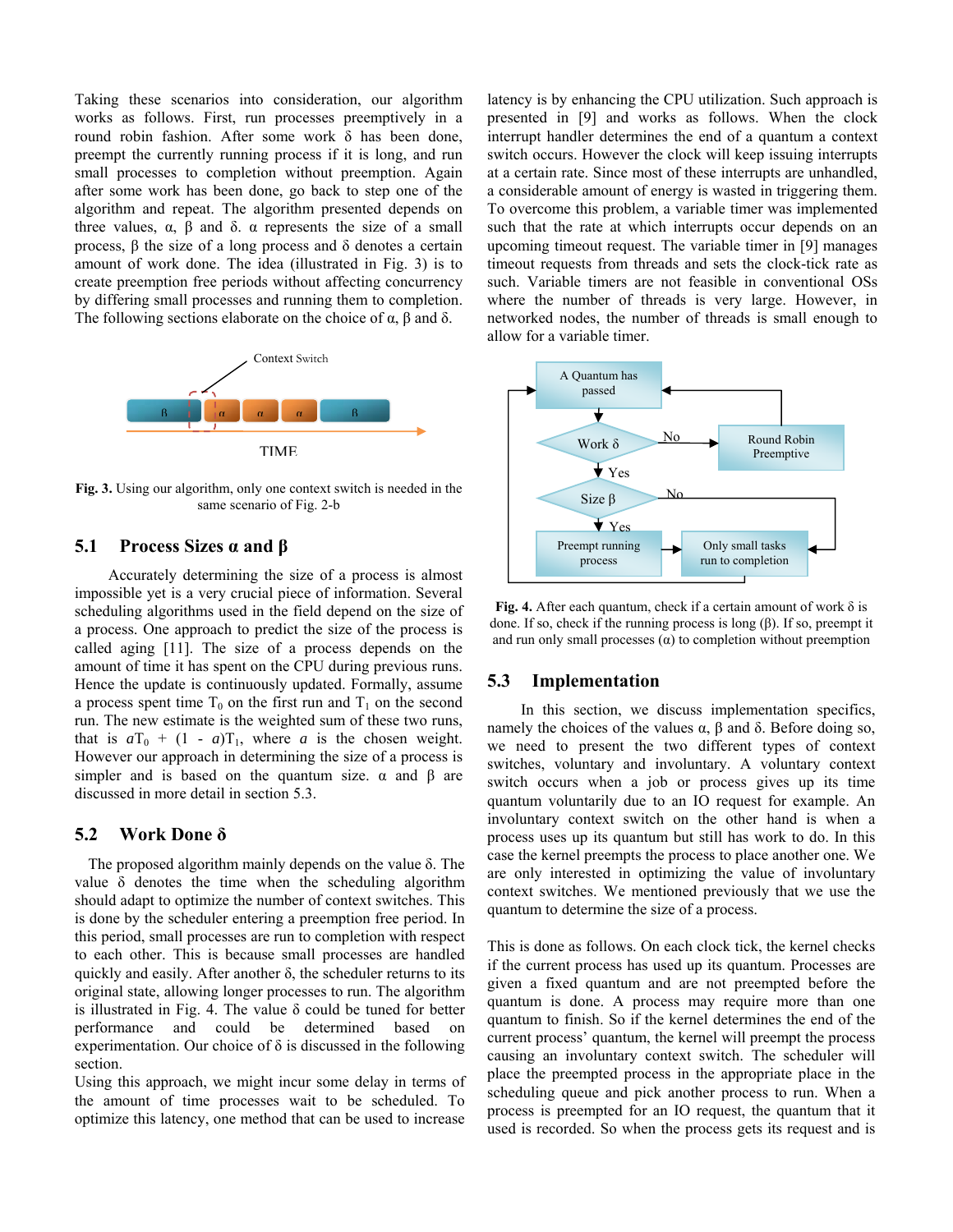put back on the CPU, it is not given a full quantum again. It is only given the remaining quantum it had left. However, if the process was preempted due to an involuntary context switch, it is given a full quantum again (illustrated in Fig. 5). Thus we have the notion of a small process and a large process depending on the remaining quantum size. More precisely, if a process has a full quantum, it's a long process β; otherwise it's a short process α.



**Fig. 5.** Short and long processes  $\alpha$  and  $\beta$  identified by quantum size

As for the value of δ, we represent the work done in terms of time spent. Another research effort represents the work done as a ratio of preemption cost and the size of the smallest task [10]. However, for the sake of simplicity, we use the value of δ to be 100 quanta. In other words, every 100 quanta, the scheduler readapts to optimize preemption.

#### **5.4 Benchmark Suite**

 To evaluate the performance of our optimized scheduler, we have implemented a benchmark suite that simulates a system under high load. Our benchmark assumes a tree topology. Nodes with larger height *h*, have more work to process, while nodes with lower *h* are less loaded. To simulate the load relative to the position in the tree, the benchmark uses two variables, the frequency  $f_s$  at which packets arrive and the sensing duration  $l_s$ . By varying these values, the position  $h_i$  in the routing tree is simulated. In our simulation, we are only interested in nodes that experience high system loads, illustrated in Fig. 6. This is because the overhead of context switches only appear then. In our benchmark, high system load is represented by values of  $f_s$ and *ls* being 300000 CPU cycles and 1000 *ms* respectively. Moreover, 4 copies of the benchmark were run at once, to simulate the existence of 4 neighboring nodes.



**Fig.** 6. Network routing topology forming a tree. The greater the height h, the closer the node is to the sink or the root. The high system load area is the area of interest.

### **6 Results**

 Our benchmarking suite was run for one minute before and after implementing our scheduling algorithm. The performance of the system was monitored and plotted to show the change in energy consumption and the affect on event processing.

#### **6.1 Energy Consumption**

 We have shown in previous sections the effect of context switches on the energy efficiency of a system. The more the context switches, the more energy is consumed. We argue that if we decrease the number of context switches while still doing the same amount of work, we obtain better energy consumption. From the OS perspective, energy is not measured by the amount of current dissipated, instead it is measured by idle time. The energy efficiency of an OS is how much it can provide idle time for the CPU. By sparing the CPU some of its cycles, the result is better energy consumption. In the first experiment, the number of CPU cycles spent is plotted before and after our implementation.

The results illustrated in Fig. 7 are an indication of idle time. The amount of CPU cycles spent after our optimization is less than those spent without it. This is because we reduced the number of context switches and therefore reduced the total amount of processing the CPU has to perform. In the time frame of the experiment, the same amount of packets was delivered before and after, and the same length of sensing tasks as well. Yet, due to the reduction in the number of times the CPU has to switch between processes, the CPU does less work. This is a direct indication of both idle time and energy consumption, i.e. the less the cycles, the more the CPU is idle and the more energy is conserved.

In the second experiment, the total number of context switches is monitored. As mentioned earlier, we simulate packets coming from 4 different neighbors. The amount of processing done for each neighbor is monitored and the number of context switches is calculated as well. In Fig. 8, the number of context switches due to each neighbor is plotted before and after our optimization. A significant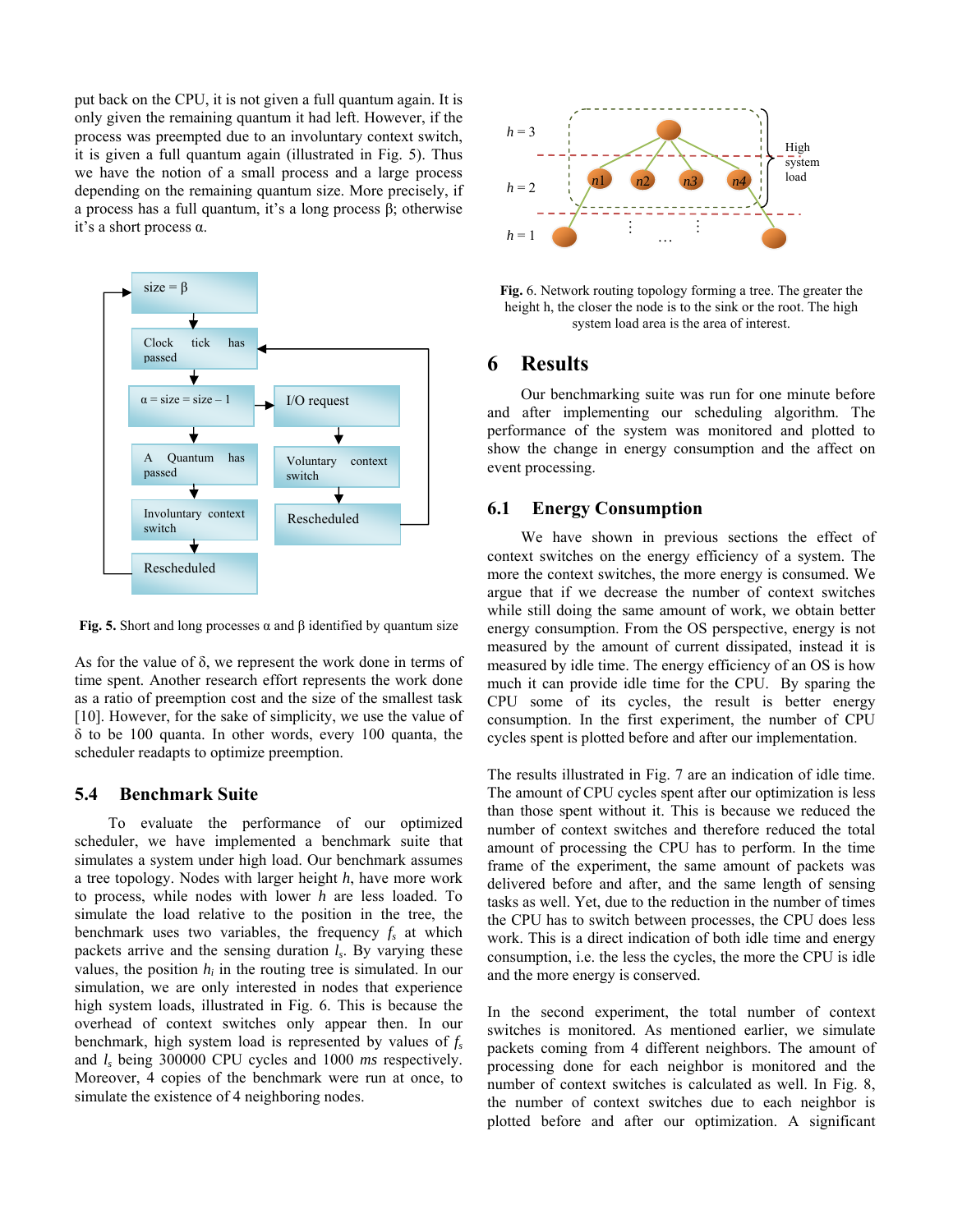decrease in the number of context switches is shown due to our optimization. This is expected since our algorithm is able to reduce context switches by more than 70 percent. That is the total number of context switches due to processing packets coming from all neighbors.



**Fig.** 7. Number of CPU ticks decreased using our algorithm since the number of context switches has been optimized. Using our algorithm the CPU has more idle time and hence consumes less energy



**Fig.** 8. The number of context switches is optimized using our scheduling algorithm

#### **6.2 Event Processing**

 Although we have optimized preemption, this was expected to incur an overhead in terms of delay. Our next experiments investigate this delay and its effect on event processing. Fig. 9 presents the effect of our optimization on the predictability or real-time operation of the system. The average processing time is calculated and plotted before and after our optimization. The average is the total processing time spent for all neighbors divided by the number of neighbors. The delay incurred by our algorithm hence would be the difference between the average processing time before and after. As shown in the plot this difference is very small, hence event processing is slightly affected. This delay is affected by the choice of the parameter  $\delta$  discussed in Section 5.



**Fig.** 9. Event processing is slightly affected by our optimization

We were also interested in investigating the relation between the size of processes and behavior of context switches. As the number of long processes increases, the number of context switches is expected to increase. Moreover, our algorithm has more potential for conserving energy when there are enough small processes to run without preempting longer tasks. For example, if the number of short processes is small, the scheduler will go back to its default (round-robin) state before the amount of work δ has been done. Otherwise the scheduler will cause a deadlock. If small processes cannot cover the period δ, the scheduler will be running long and short processes as if it is a round-robin scheduler since it will always go back to its default state. However, we know this is not often the case at high system load. This is illustrated in Fig. 10. The number of context switches increases steadily and at a low rate as small processes arrive. At time  $= 40$  sec, a significant decrease in the number of short processes causes a rapid increase in the number of context switches. The plot also shows that the percentage of small processes is not very high. This means that the number of voluntary context switches is low, and the overhead is due to involuntary context switches. Since short processes have smaller quanta, processes that perform voluntary context switches are fewer. This is because a smaller quantum is a result of a voluntary context switch in the first place. Hence voluntary context switches do not dominate the overhead of preemption which justifies our focus on involuntary context switches.



**Fig.** 10. The relation between percentage of short processes and context switch behavior